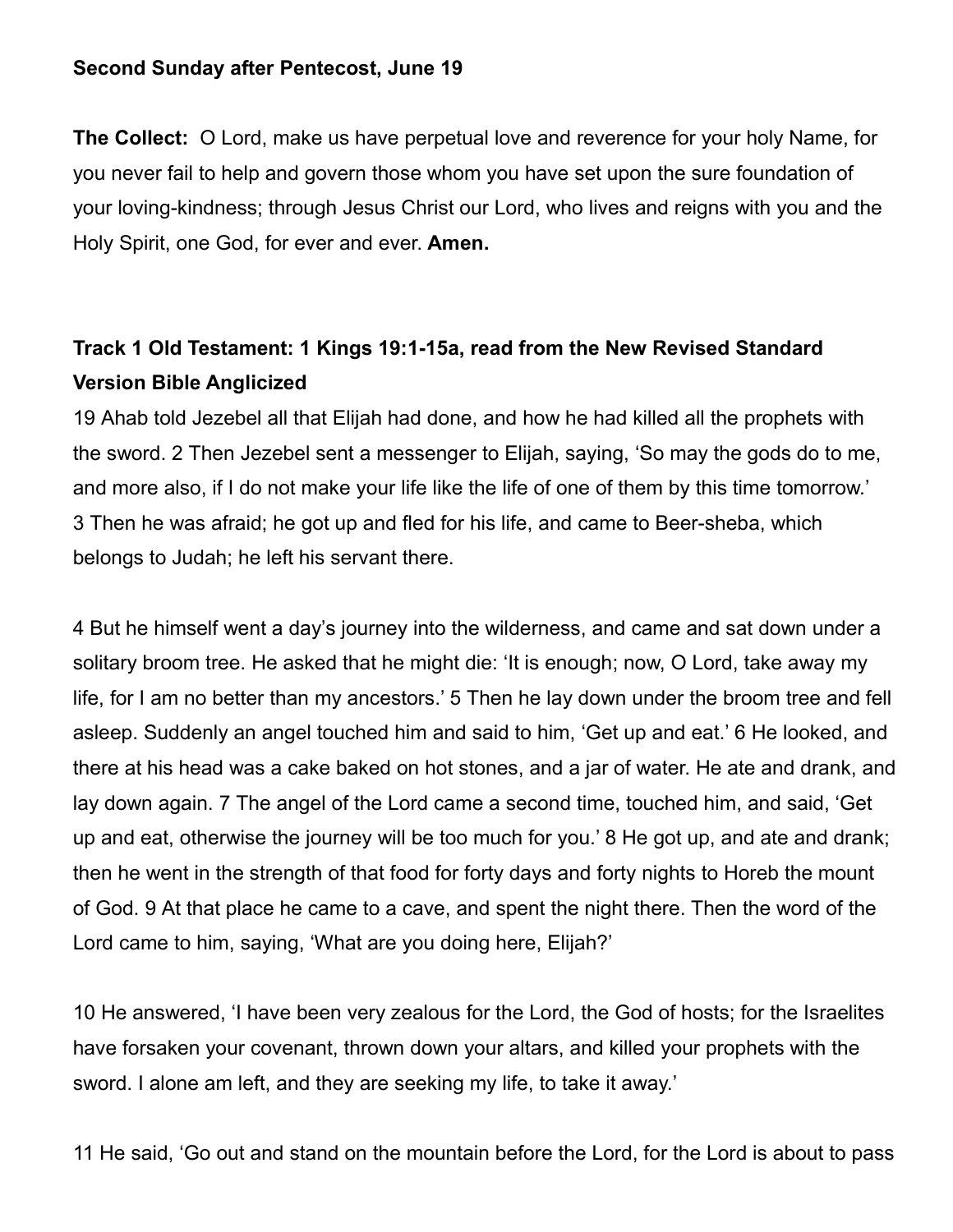by.' Now there was a great wind, so strong that it was splitting mountains and breaking rocks in pieces before the Lord, but the Lord was not in the wind; and after the wind an earthquake, but the Lord was not in the earthquake; 12 and after the earthquake a fire, but the Lord was not in the fire; and after the fire a sound of sheer silence. 13 When Elijah heard it, he wrapped his face in his mantle and went out and stood at the entrance of the cave. Then there came a voice to him that said, 'What are you doing here, Elijah?' 14 He answered, 'I have been very zealous for the Lord, the God of hosts; for the Israelites have forsaken your covenant, thrown down your altars, and killed your prophets with the sword. I alone am left, and they are seeking my life, to take it away.' 15 Then the Lord said to him, 'Go, return on your way to the wilderness of Damascus;

### **Hear what the Spirit is saying to God's people**

## **Track 2 Old Testament: Isaiah 65: 1 – 9, read from the New Revised Standard Version Bible Anglicized**

I was ready to be sought out by those who did not ask,

to be found by those who did not seek me.

I said, 'Here I am, here I am',

to a nation that did not call on my name.

2 I held out my hands all day long

to a rebellious people,

who walk in a way that is not good,

following their own devices;

3 a people who provoke me

to my face continually,

sacrificing in gardens

and offering incense on bricks;

4 who sit inside tombs,

and spend the night in secret places;

who eat swine's flesh,

with broth of abominable things in their vessels;

5 who say, 'Keep to yourself,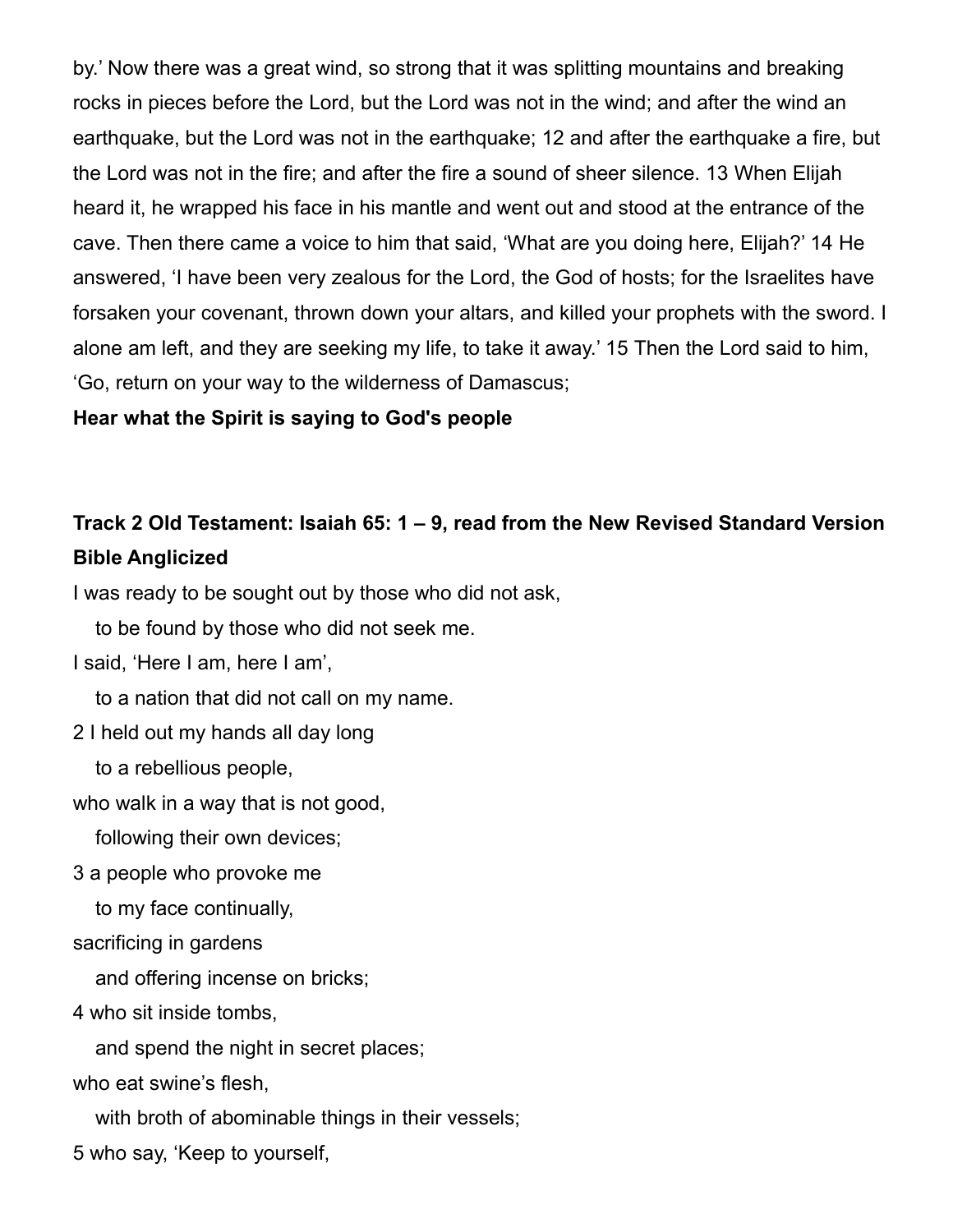do not come near me, for I am too holy for you.'

These are a smoke in my nostrils,

a fire that burns all day long.

6 See, it is written before me:

I will not keep silent, but I will repay;

I will indeed repay into their laps

7 their iniquities and their ancestors' iniquities together,

says the Lord;

because they offered incense on the mountains

and reviled me on the hills,

I will measure into their laps

full payment for their actions.

8 Thus says the Lord:

As the wine is found in the cluster,

and they say, 'Do not destroy it,

for there is a blessing in it',

so I will do for my servants' sake,

and not destroy them all.

9 I will bring forth descendants from Jacob,

and from Judah inheritors of my mountains;

my chosen shall inherit it,

and my servants shall settle there.

### **Hear what the Spirit is saying to God's people**

### **Track 1 Psalm: 42 and 43**

 $<sup>1</sup>$  As the deer longs for the water-brooks,  $*$ </sup> so longs my soul for you, O God.

 $2$  My soul is athirst for God, athirst for the living God;  $*$ 

when shall I come to appear before the presence of God?

 $3$  My tears have been my food day and night,  $*$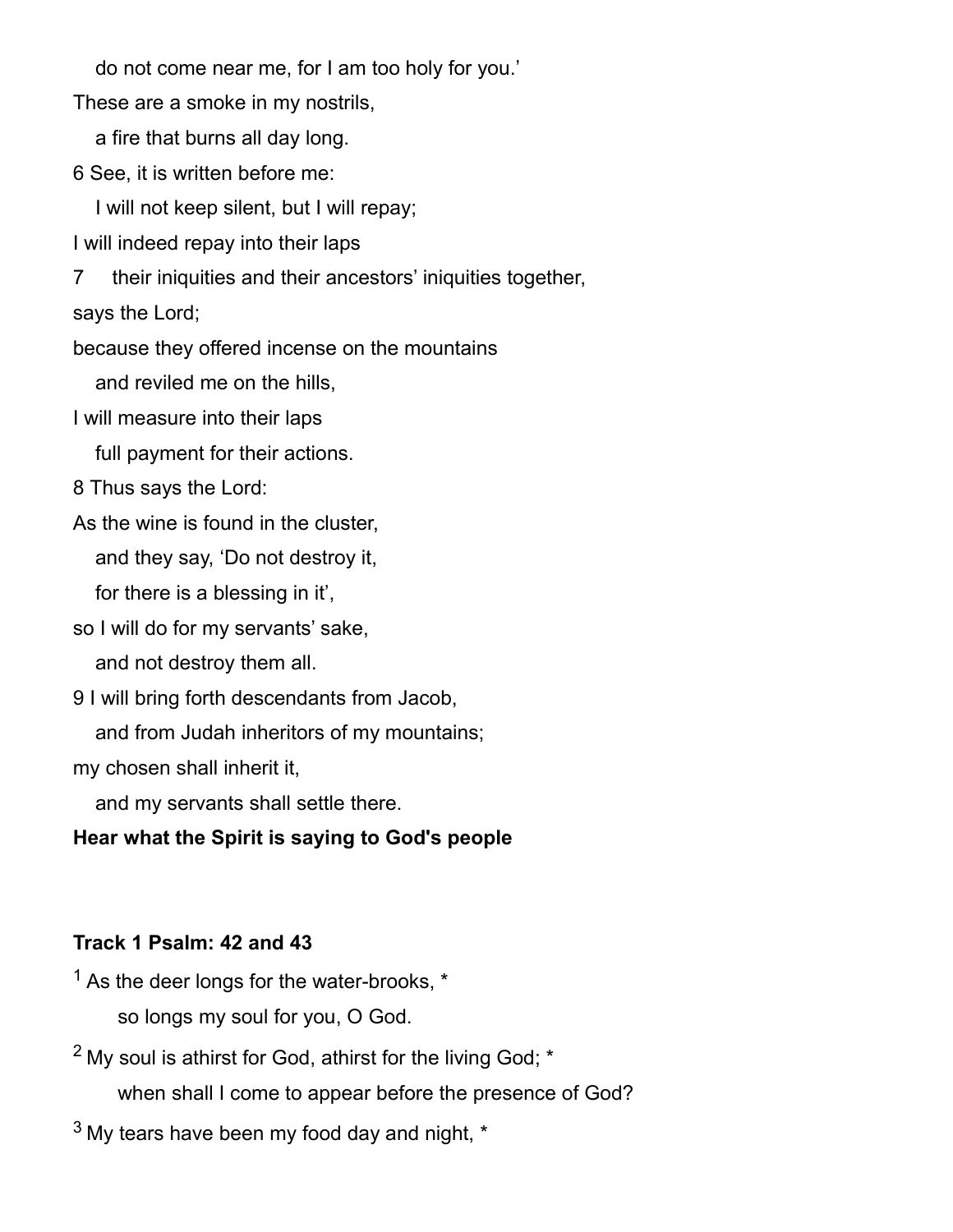while all day long they say to me,

"Where now is your God?"

 $^4$  I pour out my soul when I think on these things:  $^\star$ 

 how I went with the multitude and led them into the house of God,

 $5$  With the voice of praise and thanksgiving,  $*$ among those who keep holy-day.

 $6$  Why are you so full of heaviness, O my soul?  $*$ and why are you so disquieted within me?

<sup>7</sup> Put your trust in God; \*

for I will yet give thanks to him,

who is the help of my countenance, and my God.

 $8$  My soul is heavy within me;  $*$ 

therefore I will remember you from the land of Jordan,

and from the peak of Mizar among the heights of Hermon.

 $9$  One deep calls to another in the noise of your cataracts;  $*$ all your rapids and floods have gone over me.

 $10$  The Lord grants his loving-kindness in the daytime;  $*$ 

in the night season his song is with me,

a prayer to the God of my life.

 $11$  I will say to the God of my strength,

"Why have you forgotten me? \*

and why do I go so heavily while the enemy

### oppresses me?"

 $12$  While my bones are being broken,  $*$ my enemies mock me to my face;

13 All day long they mock me \* and say to me, "Where now is your God?"

<sup>14</sup> Why are you so full of heaviness, O my soul? \* and why are you so disquieted within me?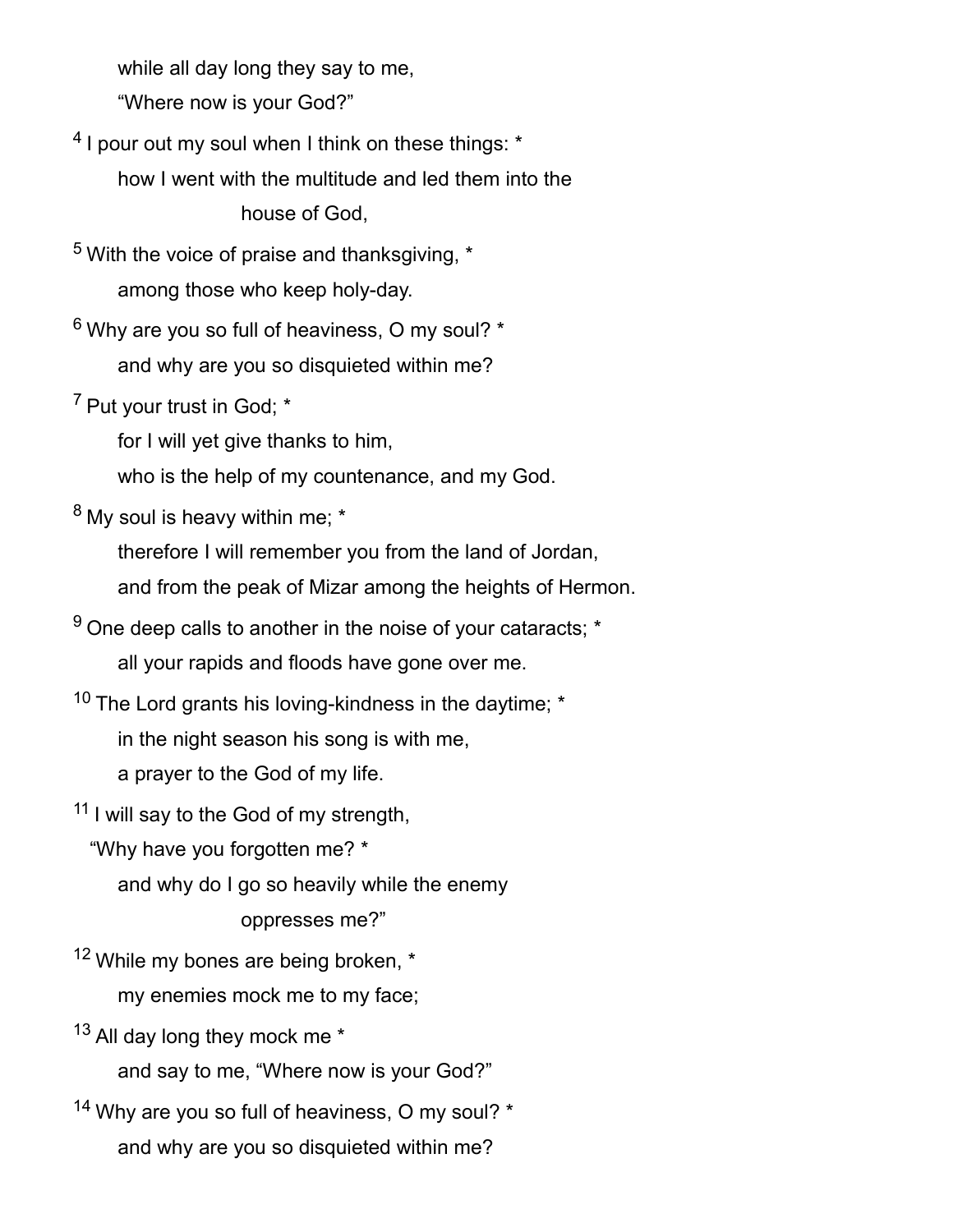<sup>15</sup> Put your trust in God; \*

for I will yet give thanks to him,

who is the help of my countenance, and my God.

 $1$  Give judgment for me, O God,

 and defend my cause against an ungodly people; \* deliver me from the deceitful and the wicked.

 $2$  For you are the God of my strength;

why have you put me from you? \*

and why do I go so heavily while the enemy

oppresses me?

 $3$  Send out your light and your truth, that they may lead me,  $*$  and bring me to your holy hill and to your dwelling;

<sup>4</sup> That I may go to the altar of God.

to the God of my joy and gladness; \*

and on the harp I will give thanks to you, O God my God.

 $5$  Why are you so full of heaviness, O my soul?  $*$ and why are you so disquieted within me?

<sup>6</sup> Put your trust in God; \*

for I will yet give thanks to him,

who is the help of my countenance, and my God.

### **Track 2 Psalm:** Psalm 22:18-27

 $18$  Be not far away. O Lord:  $*$ 

you are my strength; hasten to help me.

 $19$  Save me from the sword,  $*$ 

my life from the power of the dog.

<sup>20</sup> Save me from the lion's mouth, \*

my wretched body from the horns of wild bulls.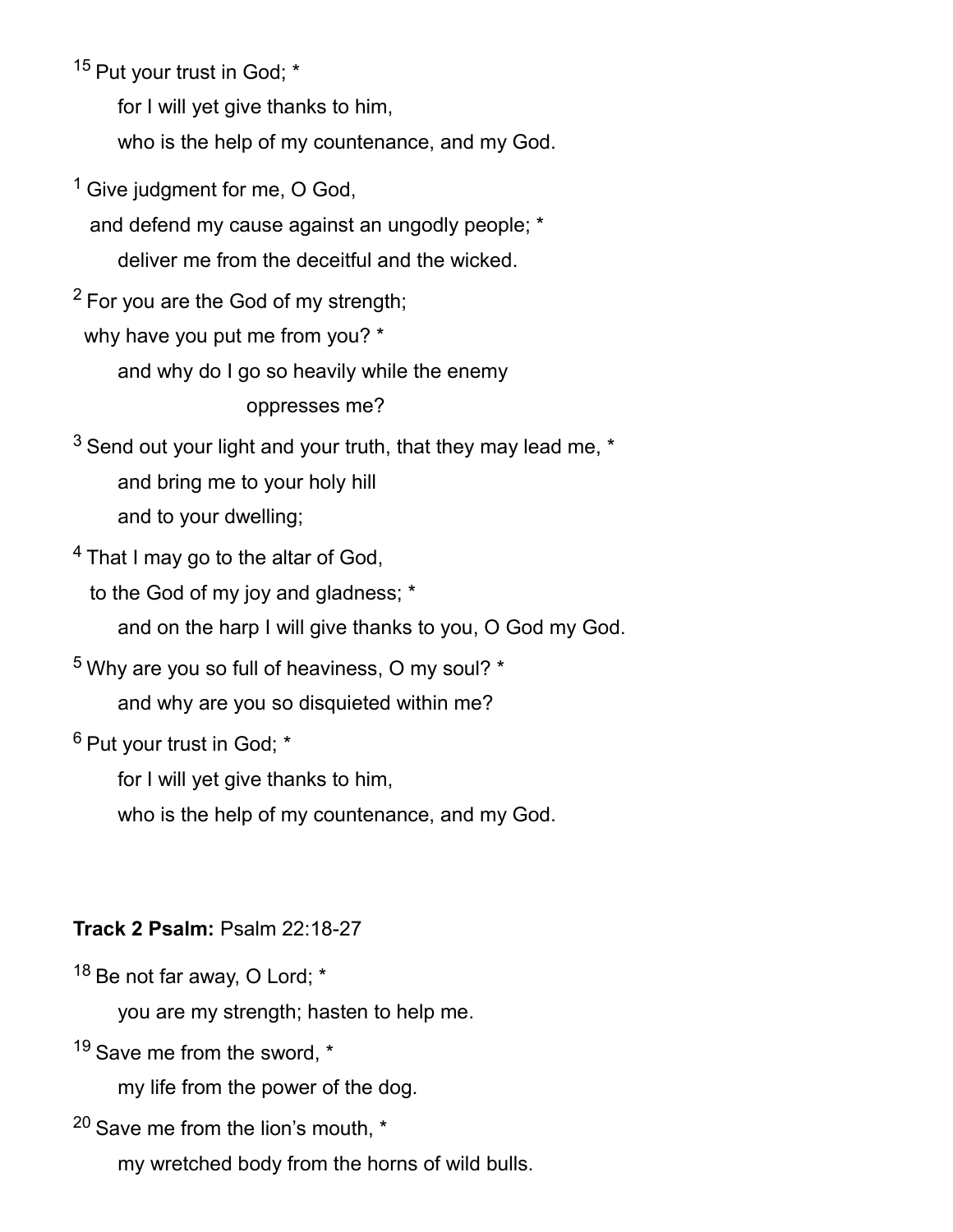- $21$  I will declare your Name to my brethren;  $*$ in the midst of the congregation I will praise you.
- $22$  Praise the Lord, you that fear him;  $*$  stand in awe of him, O offspring of Israel; all you of Jacob's line, give glory.

 $23$  For he does not despise nor abhor the poor in their poverty; neither does he hide his face from them; \* but when they cry to him he hears them.

 $24$  My praise is of him in the great assembly;  $*$  I will perform my vows in the presence of those who worship him.

 $25$  The poor shall eat and be satisfied,

and those who seek the Lord shall praise him: \*

"May your heart live for ever!"

 $26$  All the ends of the earth shall remember and turn to

the Lord, \*

and all the families of the nations shall bow before him.

<sup>27</sup> For kingship belongs to the Lord; \*

he rules over the nations.

## **The Epistle: Galatians 3: 23-29 read from the World English Bible**

23 But before faith came, we were kept in custody under the law, confined for the faith which should afterwards be revealed. 24 So that the law has become our tutor to bring us to Christ, that we might be justified by faith. 25 But now that faith has come, we are no longer under a tutor. 26 For you are all children of God, through faith in Christ Jesus. 27 For as many of you as were baptized into Christ have put on Christ. 28 There is neither Jew nor Greek, there is neither slave nor free man, there is neither male nor female; for you are all one in Christ Jesus. 29 If you are Christ's, then you are Abraham's offspring and heirs according to promise.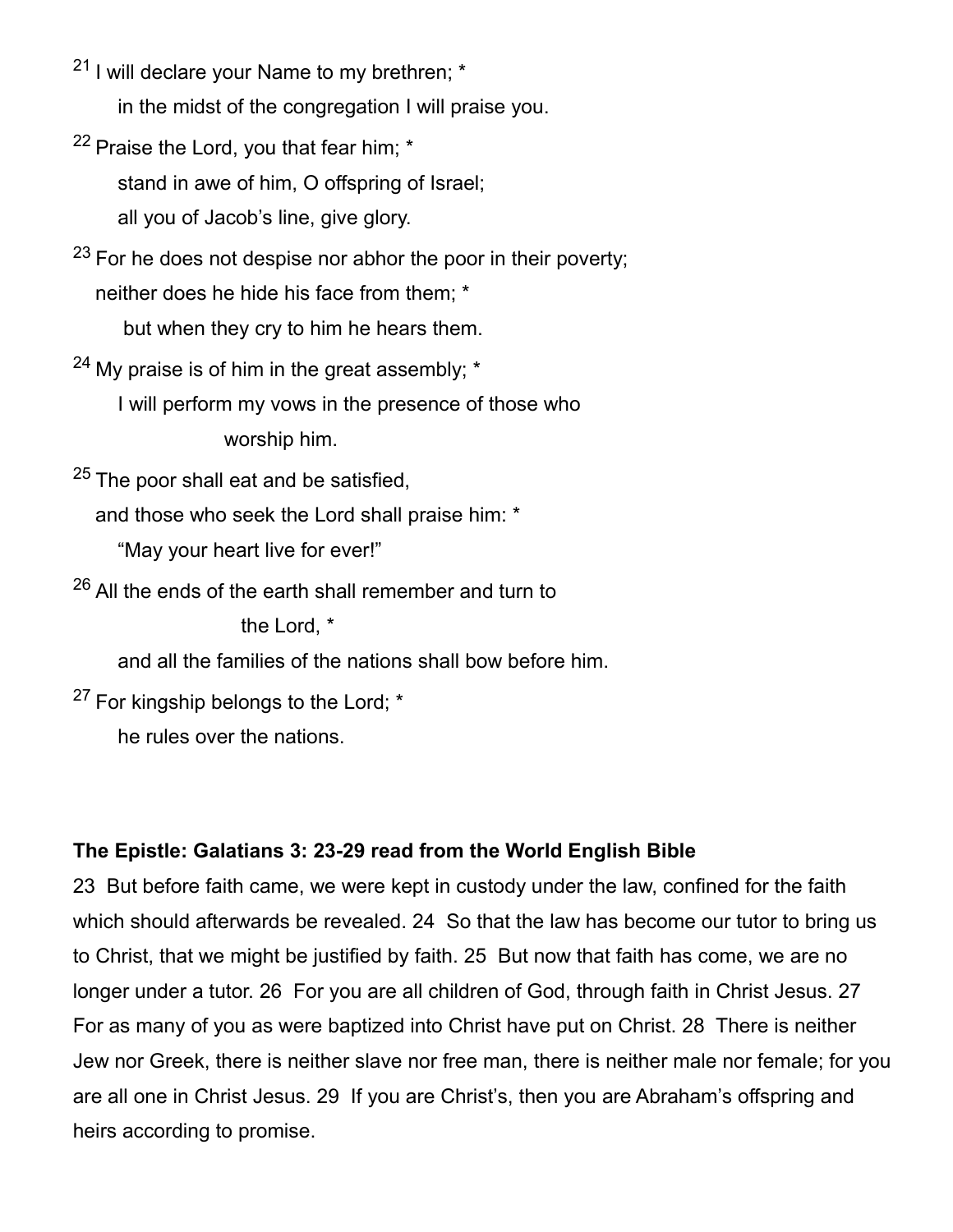### **Hear what the spirit is saying to God's people**

#### **The Gospel: Luke 8:26-39 read from the Easy To Read Bible**

26 Jesus and his followers sailed on across the lake. They sailed to the area where the Gerasene people live, across from Galilee. 27 When Jesus got out of the boat, a man from that town came to him. This man had demons inside him. For a long time he had worn no clothes. He did not live in a house but in the caves where the dead are buried.

28-29 The demon inside the man had often seized him, and he had been put in jail with his hands and feet in chains. But he would always break the chains. The demon inside him would force him to go out to the places where no one lived. Jesus commanded the evil spirit to come out of the man. When the man saw Jesus, he fell down before him, shouting loudly, "What do you want with me, Jesus, Son of the Most High God? Please, don't punish me!"

30 Jesus asked him, "What is your name?"

The man answered, "Legion." (He said his name was "Legion" because many demons had gone into him.) 31 The demons begged Jesus not to send them into the bottomless pit. 32 On that hill there was a big herd of pigs eating. The demons begged Jesus to allow them to go into the pigs. So he allowed them to do this. 33 Then the demons came out of the man and went into the pigs. The herd of pigs ran down the hill into the lake, and all were drowned.

34 The men who were caring for the pigs ran away and told the story in the fields and in the town. 35 People went out to see what had happened. They came to Jesus and found the man sitting there at the feet of Jesus. The man had clothes on and was in his right mind again; the demons were gone. This made the people afraid. 36 The men who saw these things happen told the others all about how Jesus made the man well. 37 All those who lived in the area around Gerasa asked Jesus to go away because they were afraid.

So Jesus got into the boat to go back to Galilee. 38 The man he had healed begged to go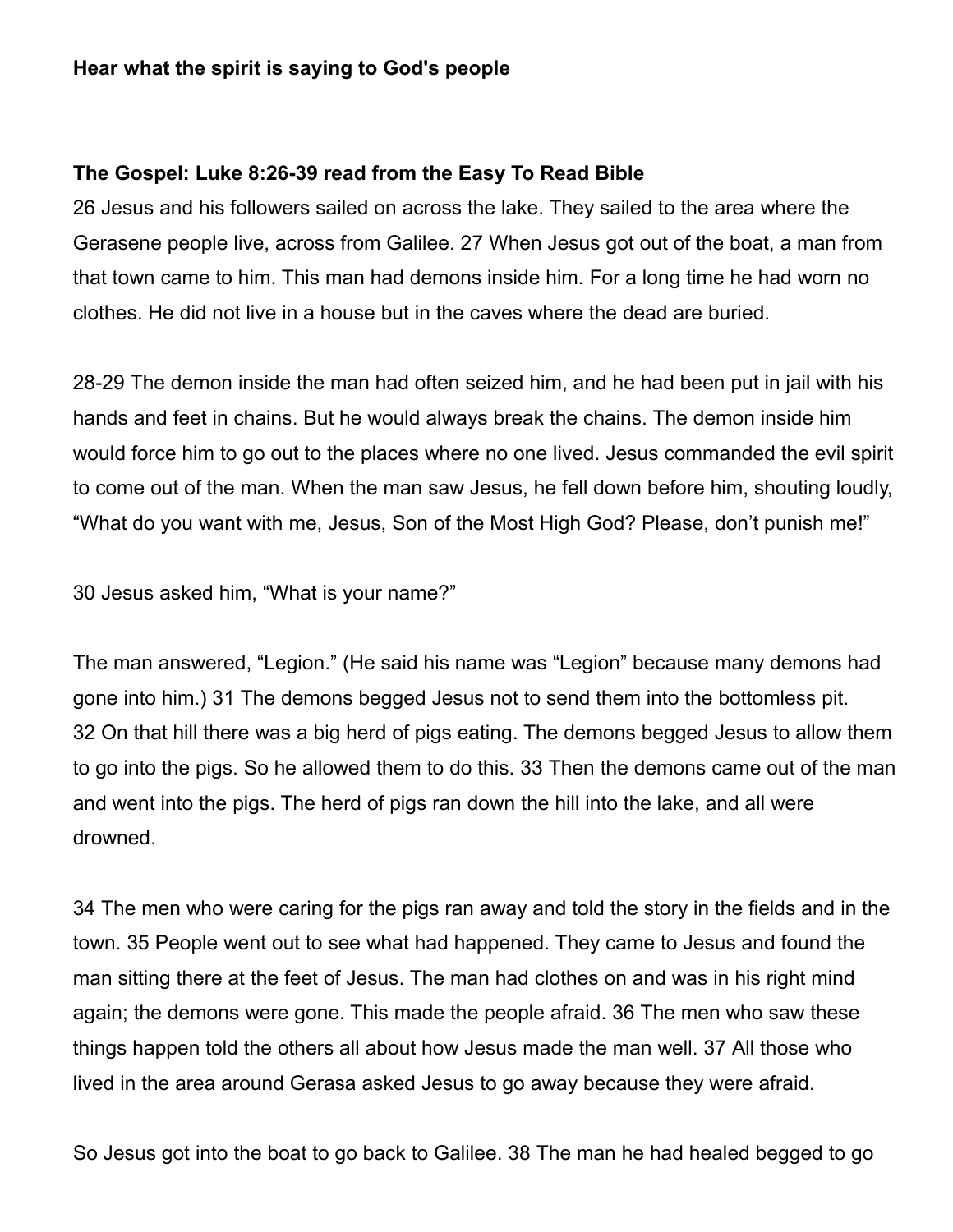with him. But Jesus sent him away, saying, 39 "Go back home and tell people what God did for you."

So the man went all over town telling what Jesus had done for him. **The Gospel of the Lord**

# **Closing Prayer: On June 19 we celebrate the life of Adelaide Teague Case Teacher. Read from A Great Cloud of Witnesses.**

Adelaide Teague Case was born in St. Louis, Missouri, on January 10, 1887, but her family soon moved to New York City. She received her undergraduate education at Bryn Mawr and her graduate degrees from Columbia University. By the time she had completed her doctorate, a position had been created for her on the faculty of the Teachers' College at Columbia, where she rose to the status of full professor and head of the department of religious education. She is remembered for advocating a child-centered rather than teachercentered approach to education.

In 1941, when her professional accomplishments were at their height, the Episcopal Theological School in Cambridge, Massachusetts, was able to convince her to leave her distinguished and comfortable position at Columbia, and she was appointed Professor of Christian Education. Although other women had taught occasional courses in the seminaries of the church, Case was the first to take her place as a full-time faculty member at the rank of Professor.

Case identified with the liberal Catholic tradition in Anglicanism. This is reflected in her first book, Liberal Christianity and Religious Education, in which she emphasized teaching children to engage in reasonable inquiry into their faith. Case was also active in the Religious Education Association, the Episcopal Pacifist Fellowship, and the Woman's Auxillary of The Episcopal Church. From 1946 to 1948, she served on the National Council of The Episcopal Church. Case was a proponent of women's ordination and a frequent preacher in the chapel at ETS. She continued to teach at ETS until her death on June 19, 1948, in Boston.